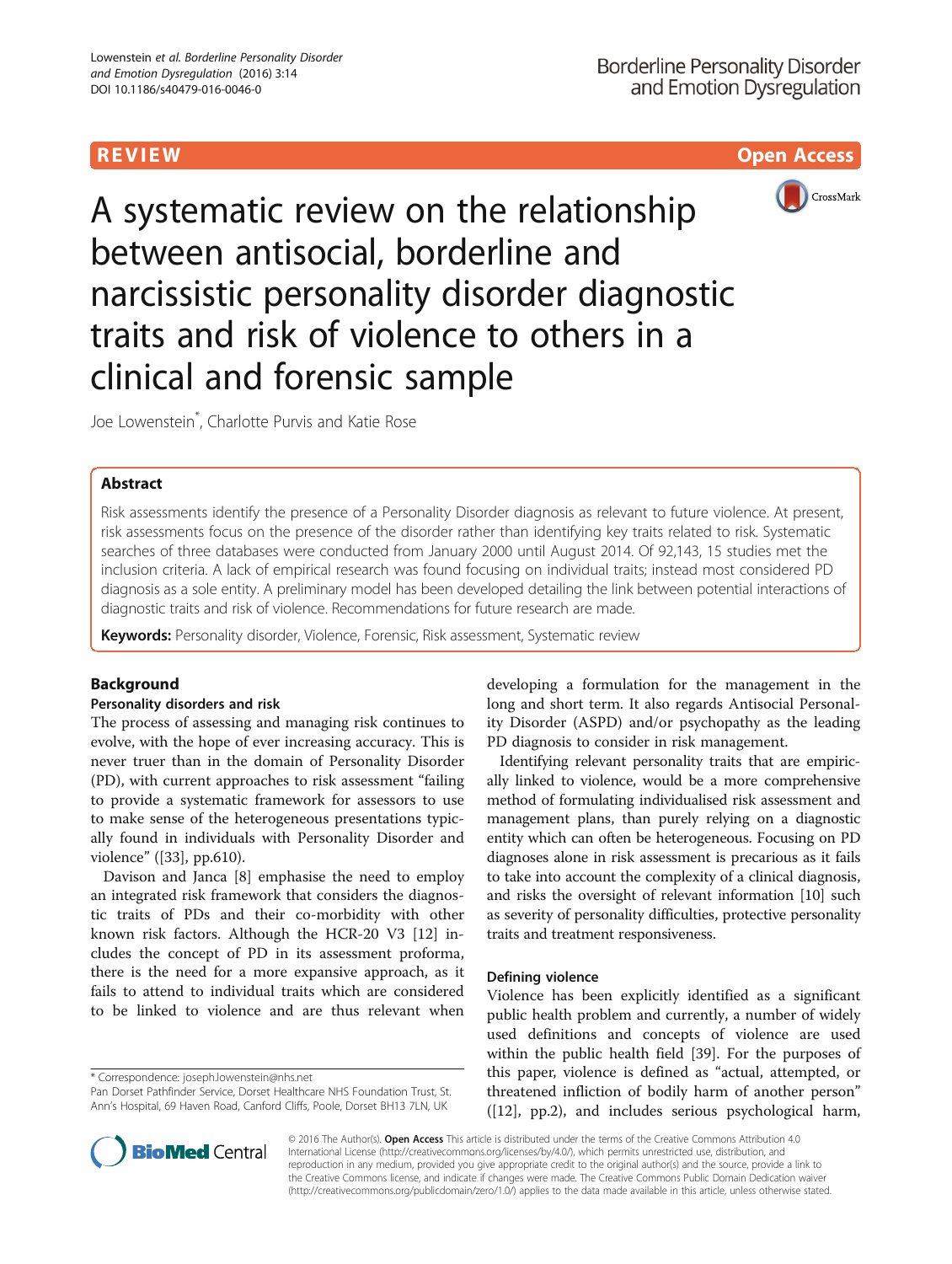defined as causing "fear of physical injury, as well as other emotional, mental, or cognitive consequences that subsequently interfere with health or well-being" ([\[12](#page-10-0)], pp.3). This definition is taken from the widely used HCR-20 Version 3 violence risk assessment tool and is consistent with the World Health Organisation's definition of 'interpersonal violence' [\[30](#page-10-0)]. Five key aspects of this definition are deemed important by Douglas and colleagues:

- 1. The focus is on behaviour that is, or can be linked to physical or serious psychological harm as previously defined. Acts serious enough for the perpetrator to be charged are considered violent.
- 2. The physical or serious psychological harm must impact on others aside from the perpetrator (e.g. self-harm may be included if others also suffer harm).
- 3. Diverse behaviour including complete, incomplete and planned/attempted acts may be included as well as a single incident versus a more chronic pattern.
- 4. The behaviours above are purposeful and engaged in with the general aim of inciting physical or serious psychological harm on others.
- 5. The behaviour is not sanctioned either through legal means or through consent from a victim (e.g. Mixed martial arts).

Overall, Douglas et al. [[12\]](#page-10-0) acknowledge the difficulties in defining the term (and the implications that this has on risk assessment) but suggest an overall summary of violence as occurring when; a person engaged in an act (or omission) with some degree of wilfulness that caused or had the potential to cause physical or serious psychological harm to another person or persons.

### Disorders and violence

When considering the occurrence of violence, it is imperative to recognise that violence results from a complex interplay of factors, not one entity, such as a PD diagnosis. It is known that violent individuals have a more complex psychopathology than non-violent individuals [[50\]](#page-11-0), and it is essential to consider the interplay between environmental and organic factors [\[14](#page-10-0)].

Evidence indicates that individuals with a PD diagnosis are at a significantly greater risk of aggressive and violent behaviour [\[46\]](#page-11-0). However, it is important to recognise that the above research states at 'greater risk', and is not deterministic that all individuals with a diagnosis of PD behave violently nor present serious danger to society. In fact, Coid et al. [\[4](#page-10-0), [5](#page-10-0)]) identified that only 11 % of those with a PD diagnosis reported violent behaviour

over the past 5 years in comparison to 7 % of the population without a diagnosis of PD.

It is commonplace for certain PD clusters or diagnostic traits to be associated with an increased propensity to engage in violent behaviour, however "uncertainties regarding the nature and extent of this relationship persist" [[21](#page-10-0)]. This is particularly due to the inherent difficulties of overlapping symptoms in PDs, the reliance on cross-sectional assessment methods, which fail to capture the stability of PD and violence over time, and the use of small or unrepresentative samples. In addition, there is a need to take into account the discrepancy in personality symptoms from self-reports, interviews and assessments, and even the assessment instrument itself [\[43](#page-11-0)].

Nestor [[36](#page-10-0)] reviewed the relationship between violence among persons with certain psychological disorders and identified four fundamental personality dimensions that may increase the risk of violence: 1) impulse control, 2) affect regulation, 3) threatened egotism or narcissism, and 4) paranoid cognitive personality style. It was concluded that two of these dimensions—impulse control and affect regulation—are likely compromised by all psychological disorders linked to violence. These dimensions may play a more specific role in violence and may be particularly important as additional critical features in explaining acts of violence in individuals with cluster B PDs.

#### Cluster B personality pathology and violence

Coid et al. [[4, 5\]](#page-10-0) identified that men and women, with traits of Cluster B PD, rather than Cluster A or C, were 10 times more likely to have received criminal convictions and almost 8 times more likely to have served time in prison. Despite this, it is important to remain mindful of the tendency for over diagnosis within forensic and prison populations [[26](#page-10-0)]. Studies have demonstrated a link between Cluster B pathology and increased anger, aggression and violence; Posternak and Zimmerman [[38\]](#page-11-0)) identified that patients with Cluster B personality pathology were 4.6 times more likely to report anger and had a stronger association with angry aggression.

Empirical data has focused predominantly on Borderline Personality Disorder (BPD) and ASPD, whilst data on the remaining PDs from Clusters A to C, is sparse [[16\]](#page-10-0). This appears to be due to the assumption that BPD and ASPD diagnoses are more prominently linked to an elevation in criminal risk [[35\]](#page-10-0). Hiscoke et al. [\[24\]](#page-10-0) found that individuals with a diagnosis of ASPD had 3.7 times higher reconviction rates for attempted or completed murder, manslaughter, assault, robbery, or rape. Violence in the context of a diagnosis of ASPD has been identified primarily as instrumental, whereas violence associated with BPD diagnosis appears to be emotionally driven [[11](#page-10-0)],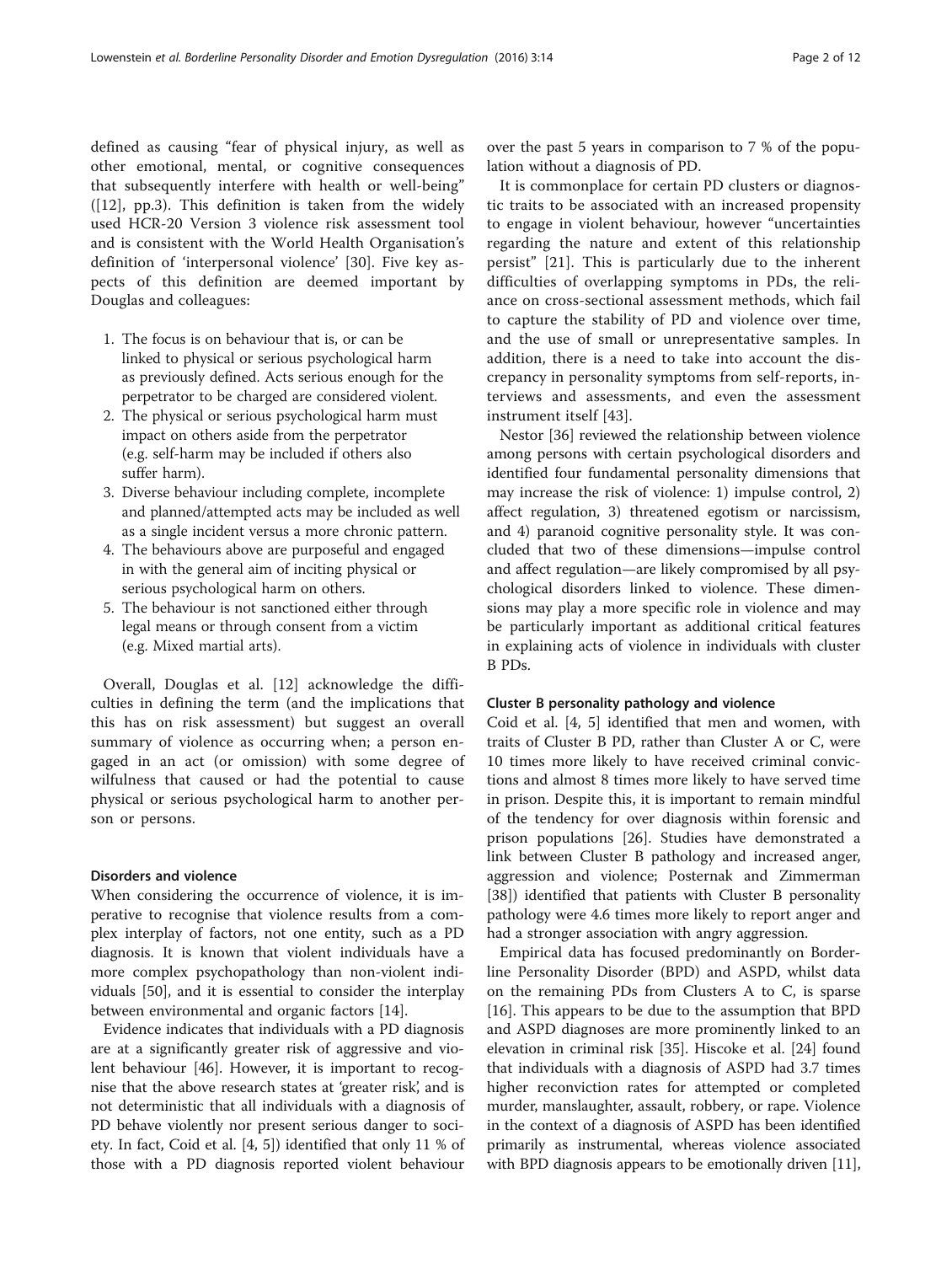which supports the theory that BPD and aggression may be mediated by difficulties with emotion regulation [\[40\]](#page-11-0).

Baumeister et al. [[3\]](#page-10-0)) identified that incarcerated violent offenders demonstrated significantly elevated levels of pathological narcissism, in particular on the subscales of entitlement and superiority, which relates to the construct of "threatened egotism". Warren et al. [[48\]](#page-11-0) found a powerful relationship between Narcissistic Personality Disorder (NPD) diagnosis and violent behaviour in females; specifically they were eight times more likely to have a current conviction for a violent offence (including homicide). Pathological narcissism and low levels empathy for the victims, both features of psychopathy, significantly increase the risk of serious violence [\[16](#page-10-0)]. However, there remains limited empirical evidence that considers the contribution of NPD diagnostic traits as a relevant risk factor for violent behaviour [[32](#page-10-0)].

In order to advance in the domain of risk assessment, it is necessary to establish a more comprehensive understanding of the specific features of personality that may influence risk. This may then prevent loss of critical information [\[19](#page-10-0)] that may result in the inaccurate labelling of individuals as 'risky' solely based on a PD diagnosis. Tyrer et al. [[43](#page-11-0)] posit that it is a mistake to link the concept of "dangerousness" in risk management to the severity of a PD diagnosis, as it can be present in other mental disorders and in non-pathological individuals.

## Method

## Search strategy

A systematic literature search was conducted using OvidSP, Science Direct and Pubmed to scrutinise the relationship between cluster B PD diagnostic traits and violence. Only articles from 2000 to present were included. Using the Boolean reference, the term "Violence" AND each of the 25 traits of ASPD, BPD and NPD were searched in the above databases. The search terms were replicated from Warren and South [[49\]](#page-11-0), which is discussed in the review. If the above search terms hit > 500 results, the term "Personality Disorder" was added to the search phase. If this failed to reduce the results to < 500, then "Cluster B Personality" was added to the search.

## Study selection

## Exclusion criteria

Studies with only Cluster A PDs, Cluster C PDs and Histrionic Personality Disorder were excluded. Studies not written in English, published prior to the year 2000, and that did not use a clinical or criminal sample were also excluded.

## Data collection & analysis

Pertinent studies were identified from abstracts. Full papers were assessed according to the selection criteria

and specificity and sensitivity. Randomised controlled trials and Pilot studies were included in the review. See Fig. 1 flow chart paper identification.

## **Results**

Table [1](#page-3-0) summarises the content of the papers that met the inclusion criteria for systematic review.

## Ullrich et al. [\[44\]](#page-11-0)

The Ullrich et al. [[44](#page-11-0)] study was initially screened into the review due to its reference to 'grandiose delusions' in the abstract, which suggested a link to the NPD personality trait of "grandiose". However on further exploration, the 'grandiose delusions' referred to a psychotic delusion of having special gifts or powers. Despite this, the study remains pertinent as it argues that emotion can contribute to the formation and maintenance of delusions [\[20\]](#page-10-0), which may account for the fine line between grandiose thoughts and grandiose delusions. Ullrich et al. [\[44](#page-11-0)]) reanalysed data from the MacArthur Violence Risk Assessment Study using a prospective approach to investigate associations between specific delusions and violence in 1136 male and female civil psychiatric inpatients after discharge. Results confirmed

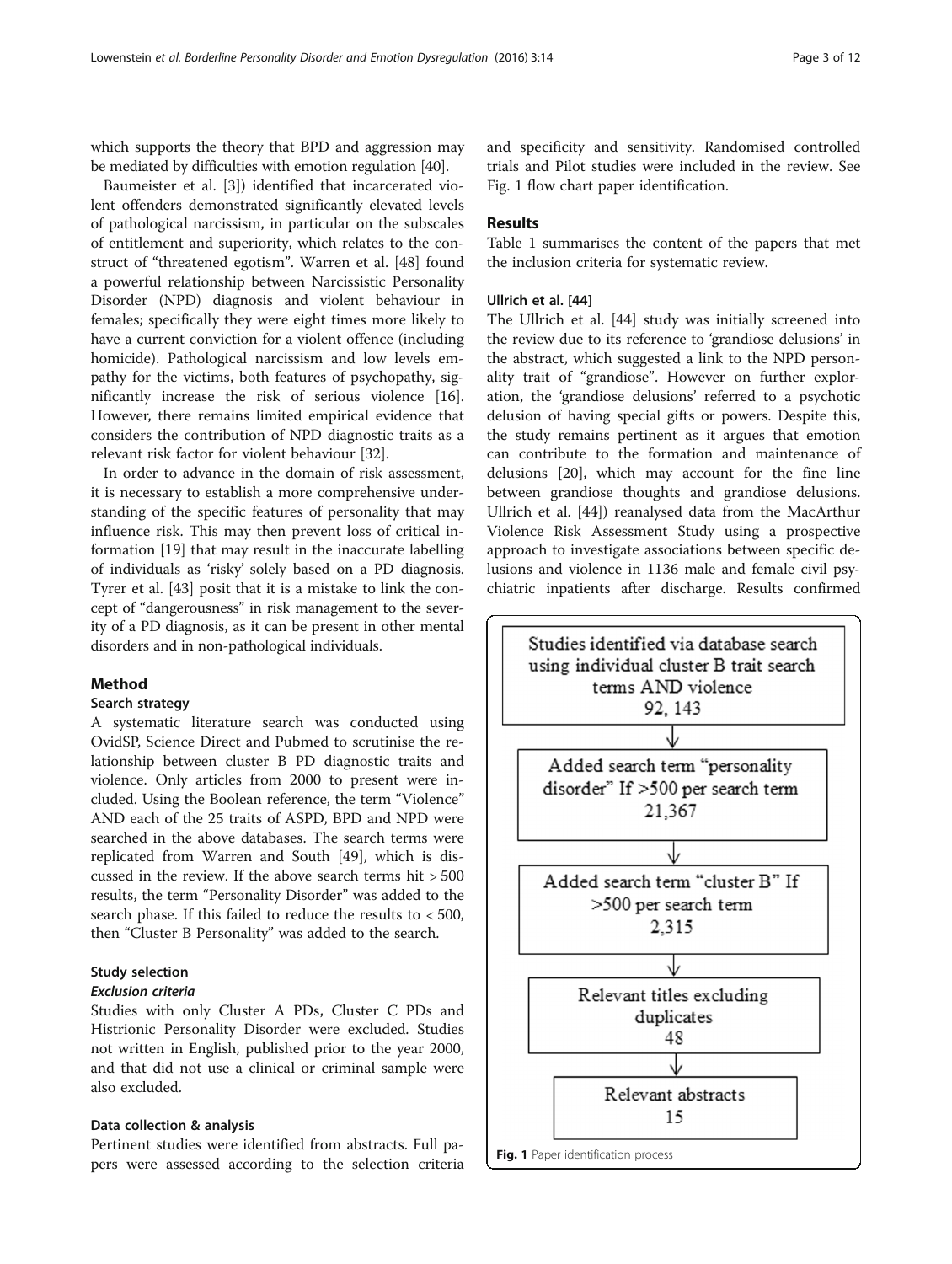<span id="page-3-0"></span>Table 1 Summary of papers reviewed

|                | Authors                   | Sample size (N) | Trait(s) identified    | Violence definition                                                                                                                                                                                                                                            |
|----------------|---------------------------|-----------------|------------------------|----------------------------------------------------------------------------------------------------------------------------------------------------------------------------------------------------------------------------------------------------------------|
|                | Ullrich et al. [44]).     | 1136            | grandiose              | Serious violence defined as:<br>(1) Batteries resulting in physical injury the use of a weapon.<br>(2) Sexual assaults.<br>(3) Threats made with a weapon.                                                                                                     |
| 2              | Fisher and Hall [18].     | 120             | sense of entitlement   | Type of violence not specified.                                                                                                                                                                                                                                |
| 3              | Warren and South [49].    | 250             | all                    | Violence defined as: capital murder, homicide, second degree murder,<br>accomplice to murder, attempted homicide, manslaughter, abduction,<br>assault, malicious wounding, felony assault, hurling missile,<br>simple assault, abuse and cruelty, child abuse. |
| $\overline{4}$ | Lawson and Brossart [31]. | 132             | avoid abandonment      | Mild physical aggression (e.g., control physically, "push, grab)<br>and severe physical aggression (e.g., choked, strangled, or beat up).                                                                                                                      |
| 5              | Goldenson et al. [22]).   | 65              | unstable relationships | Type of violence not specified.                                                                                                                                                                                                                                |
| 6              | Seidel et al. [41]).      | 60              | lack of empathy        | Type of violence not specified.                                                                                                                                                                                                                                |
| 7              | Shorey et al. [42]).      | 80              | anger                  | Domestic violence defined as:<br>offenses ranging from assault and battery, stalking, harassment,<br>and violation of orders of protection.                                                                                                                    |
| 8              | Scott et al. [40].        | 150             | affective instability  | Psychological Aggression defined as:<br>Yelling, verbal insults) and Physical<br>Assault defined as: shoving, slapping.                                                                                                                                        |
| 9              | Mauricio et al. [34].     | 192             | anger                  | Psychological Violence defined as:<br>Emotional/verbal abuse (withholding emotional support,<br>verbal attacks, and humiliation).<br>Physical abuse not defined.                                                                                               |
| 10             | Fossati et al. [19]).     | 461             | aggressiveness         | Type of violence not specified but aggression divided into:<br>Physical, verbal, anger; and hostility.                                                                                                                                                         |
| 11             | Day et al. [9]).          | 45              | lack of empathy        | Type of violence not specified.                                                                                                                                                                                                                                |
| 12             | Cunha and Gonçalves [7].  | 187             | paranoid ideation      | Type of violence not specified.                                                                                                                                                                                                                                |
| 13             | James and Seager [27].    | 40              | impulsivity            | Type of violence not specified.                                                                                                                                                                                                                                |
| 14             | Warren et al. [48]).      | 261             | recklessness           | Violence defined as: capital murder, homicide, second degree murder,<br>accomplice to murder, attempted homicide, manslaughter, abduction,<br>assault, malicious wounding, felony assault, hurling missile,<br>simple assault, abuse and cruelty, child abuse. |

previous research findings that experiences of delusions 10 weeks prior to discharge did not predict violence in the subsequent 10 weeks. The study did however, identify a pathway between the experience of grandiose delusions, such as belief in possessing special gifts/powers, and serious violence: This same delusion, when associated with elation or anger, demonstrated a direct pathway to serious violence, irrespective of affect due to the belief.

## Fisher & Hall [[18\]](#page-10-0)

In the absence of an appropriate psychometric for measuring the concept of 'entitlement', Fisher and Hall [[18](#page-10-0)] constructed and validated a 'Sense of Entitlement Questionnaire' (SOEQ), informed by the results of a thorough literature review which identified 10 appropriate domains. The SOEQ was administered to 120 Australian male incarcerated offenders: 60 non-violent offenders and 60 violent offenders. Results indicated that violent offenders demonstrated an inflated sense of entitlement in both attitude and behaviour that, when violated, were more likely to result in violent behaviour. The main limitation of the study, which the authors identified, was that 'length of stay' in prison was not measured. This may have biased the results, as offenders who had served the longest time indicated that their sense of entitlement had significantly reduced since sentencing; Zamble [[51](#page-11-0)] coined this phenomenon the "maturity factor". Fisher and Hall [[18\]](#page-10-0), highlighted the necessity for future research to investigate whether an 'inflated sense of entitlement' has capacity for change, and could thus be considered a criminogenic need.

## Warren & South [[49\]](#page-11-0)

Warren and South [[49](#page-11-0)] used a sample of 261 female offenders at a high security prison to investigate how PD symptoms related and predicted patterns of criminal and violent behaviour. Results showed a significant relationship between the scales and the antisocial, borderline and narcissistic factors. In fact the presence of antisocial, borderline and narcissistic personality traits all showed a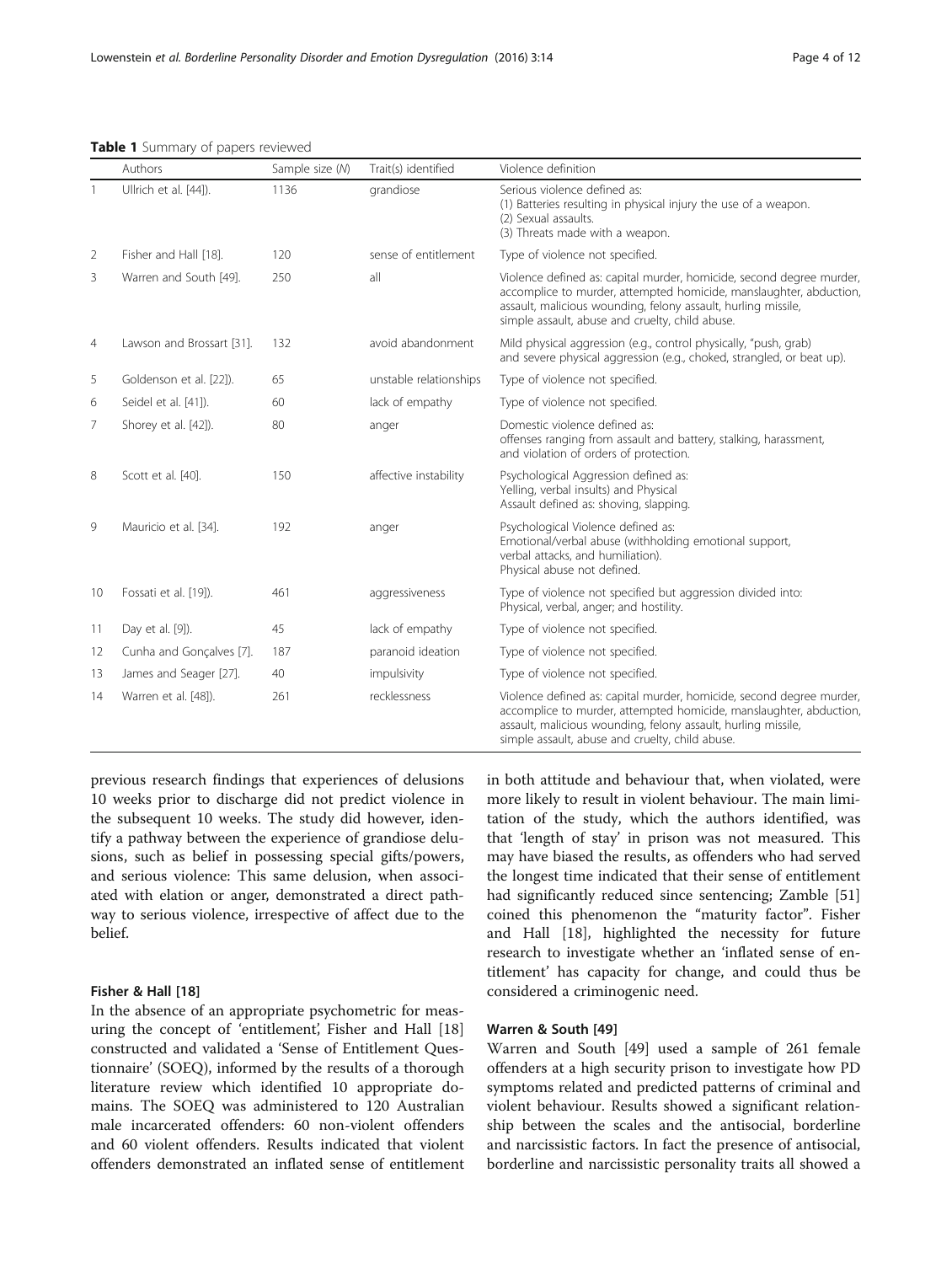significant relationship with perpetrating threats and physical assaults in the prison environment. Interestingly, women with narcissistic personality traits, comorbid with less distinct antisocial personality traits, were consistently related to behavioural indices of threatening and violent behaviour. These individuals were identified as having elevated levels of aggression and anger, exaggerated but fragile self-esteem and a pervasive lack of remorse. Overall, they found that women with a diagnosis of NPD, or NPD comorbid with other PD disgnoses were eight times more likely to engage in violence, particularly murder. This current study highlights the opportunity for the study to be replicated with male prisoners to investigate whether similar results may occur.

#### Lawson & Brossart [\[31\]](#page-10-0)

Lawson and Brossart [[31\]](#page-10-0) researched the strength of (predominantly) antisocial and borderline diagnostic personality traits and interpersonal difficulties, as mediators between attachment and intimate partner violence severity in 132 men on probation for intimate partner violence. Results showed that through the mediation of interpersonal difficulties, avoidant attachment predicted the severity of physical partner violence, which supports previous research [[13](#page-10-0)]. The authors concluded that interpersonal difficulties in the form of hostiledominance may be a more effective and applicable psychopathology construct, than personality traits, for use as a risk predictor for intimate partner violence.

## Goldenson et al. [\[22](#page-10-0)]

Goldenson et al. [[22\]](#page-10-0) examined personality traits, attachment style and symptoms of trauma in 33 female offenders receiving court-ordered treatment and 32 non-offending females receiving psychological treatment. Goldenson et al. [\[22](#page-10-0)] found that female offenders had a higher array of Cluster B Personality psychopathology, reported a greater number of traumatic experiences and exhibited less secure attachment styles. 48 % and 39 % of the female offender group met the clinical cut-off for Antisocial and Borderline MCMI-III subscales and 48 % met the clinical cut-off for the Narcissism subscale. Interestingly, mean score group differences were found to be significant for the Antisocial and Borderline subscales, but not for the Narcissistic subscale. Limitations identified were; the small sample size, the fact the groups were unmatched in terms of compulsory treatment and reliance on self-reports rather than structured clinical interviews. The authors recommended replication of the study using a within-group method, to assess for variations in personality pathology within a female court-ordered offender group.

#### Seidel et al. [[41](#page-11-0)]

Seidel et al. [[41\]](#page-11-0) investigated empathic competencies in 30 incarcerate violent offenders and 30 healthy controls, using an experimental approach. They divided empathy into three core components; emotion recognition, perspective taking and affective responsiveness, and assessed these using three tasks [[41\]](#page-11-0). Group difference findings, indicated a significant difference in accuracy at recognising facial emotional expressions between violent offenders and a control group, with violent offenders demonstrating impairments particularly with disgust stimuli. No significant differences were identified between groups in their accuracy at perspective taking or affective responsiveness. However, despite this, violent offenders with a higher number of past assaults, indicating more impulsive and recklessness traits, highlighted a trend of demonstrating lower accuracy in the perspective taking task. Limitations, identified by the authors, stressed low ecological validity, indicated via ceiling effects, in the affective responsiveness task and the importance for more naturalistic scenarios. Replication would also benefit from minimising the difficulty of the perspective taking task, as this evidenced floor effects across both groups, and extending the sample to include female offenders in order to investigate the link between empathy, gender and violence.

#### Shorey et al. [\[42\]](#page-11-0)

Shorey et al. [[42\]](#page-11-0) examined the association between impulsivity, trait anger and intimate partner aggression, psychological and physical, in a sample of 80 females mandated to attend a domestic violence intervention program. In addition to this, the authors researched whether these traits also linked to general aggression. Participants completed psychometrics that assessed for difficulties with impulse control, anger and acts of intimate partner violence. Results demonstrated that impulsivity predicted both physical aggression and trait anger, and that trait anger fully mediates the relationship between impulsivity and physical aggression by reducing the association of impulsivity and physical aggression. The exact same results were found for the mediation model of general aggression perpetration. However, methodological limitations, which would need to be addressed to increase the validity of future results include; the use of a cross-sectional rather than longitudinal design which prevented temporal associations, the reliance on self-report measures for impulsivity, rather than behavioural or performance-based measures which may capture more facets of this construct, and the use of a convenience sample which impairs generalisability of the findings to wider populations, such as a females in the community.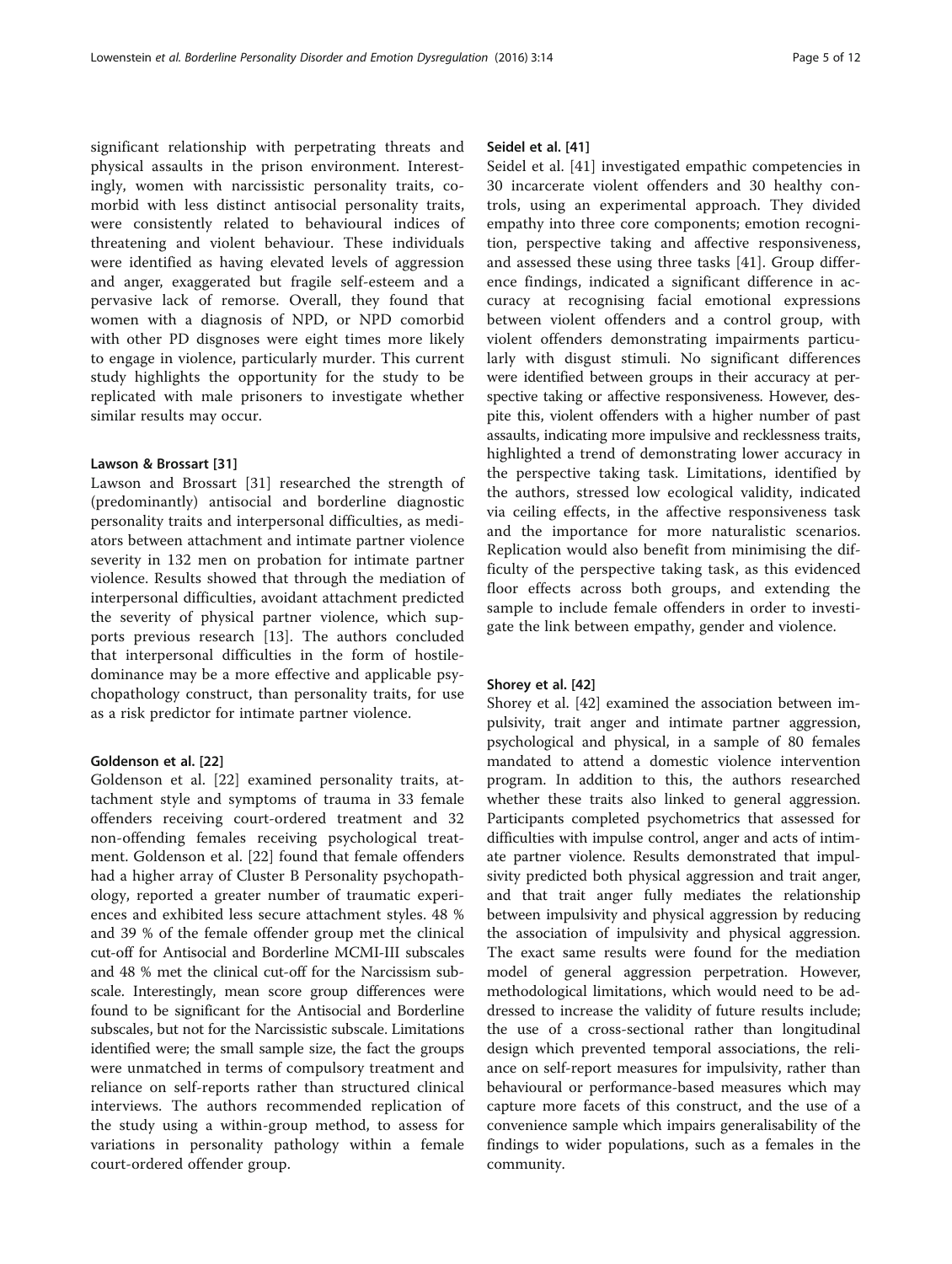Scott et al. [\[40\]](#page-11-0) investigated whether emotion dysregulation may mediate diagnostic traits of BPD on psychological and physical aggression and victimization, after controlling for ASPD traits and impulsivity. The sample population consisted of 75 patients receiving treatment from a mental health outpatient's clinic and 75 individuals in the community whom were not receiving mental health treatment. Participants consented to a clinical interview at baseline, completed a battery of self-report questionnaires at baseline and then at 3-monthly intervals over the year. Analysis suggested that emotion dysregulation but not impulsivity, significantly predicted physical assault perpetration over the course of the year. However BPD traits, including impulsivity itself, did not directly predict any form of aggression once the factor of emotion dysregulation was controlled for. ASPD traits were found to directly predict physical assault perpetration but not psychological aggression perpetration. The study had a number of limitations; the sample was unrepresentative of a treatment-seeking mental health population; only 9/150 met the diagnostic criteria for ASPD, of which, 4 of these individuals had co-morbid BPD diagnoses, as a result, the findings cannot be generalised to a population with severe personality traits nor criminal populations with a greater range of ASPD symptoms. Despite this, the wider findings suggest that emotion dysregulation may be a more effective predictor of physical and psychological aggression and victimization than trait impulsivity and diagnostic labels.

#### Mauricio et al. [\[34\]](#page-10-0)

Mauricio et al. [[34\]](#page-10-0) investigated whether a diagnosis of PD mediated the effects of insecure adult attachment on physical and psychological intimate partner violence in a population of 192 heterosexual males who had been court mandated to attend a community batterer intervention program. Participants completed selfreport measures that assessed antisocial and borderline traits, attachment orientation, levels of physical violence and psychological violence towards intimate female partners, as well as a social desirability psychometric. Results identified that both ASPD and BPD diagnoses mediated the path between avoidant attachment and intimate partner violence and anxious attachment and intimate partner violence. Based on the findings, the authors suggest that work on interpersonal difficulties should be central in intimate partner violence therapeutic programs. A number of methodological limitations were noted, including crosssectional design, monomeasure and monomethod bias. The study is further limited in its ability to draw in-depth conclusions, as it fails to consider the contribution of individual diagnostic traits to violence perpetration, instead relating violence to diagnoses as single constructs. Mauricio et al. [\[34\]](#page-10-0) acknowledge that ASPDs and BPDs have commonalities due to being in the cluster B category, yet fail to detail the overlapping traits which may infer how both PD diagnoses mediate the relationship between both attachment orientations and physical violence.

## Fossati et al. [\[19\]](#page-10-0)

Fossati et al. [\[19](#page-10-0)] utilised a sample of 461 outpatients from a psychological and psychotherapeutic PD service in Milan, to investigate whether or not personality and attachment traits were good distinguishers between the four Cluster B PDs identified within the Diagnostic and Statistical Manual of Mental Disorders-Fourth edition (DSM-IV, [[2\]](#page-10-0)). Analyses indicated that the trait of aggressiveness was related to both ASPDs and NPDs, but only the physical aspect of aggression was linked to ASPD. In comparison, NPD was only linked to the emotional traits of aggression, e.g. anger and irritability. In regards to BPD diagnosis, physical aggressive acts were deemed a result of poor impulse control, rather than a trait directly linked to the disorder itself, but impulsiveness itself was a distinguishing trait of BPD. This research highlights promising findings in regards to specific personality traits and physical aggression, but is flawed methodologically via sampling failures to include a control/comparison group, and utilising a specific outpatient population, which fails to represent those with more complex PD diagnoses. Additionally, findings were based on exploratory factor analysis only and as such, the authors themselves emphasised the need for a future cross-validation study using confirmatory factor analysis.

#### Day et al. [\[9\]](#page-10-0)

Day et al. [\[9](#page-10-0)] investigated the role of empathy in anger arousal within a sample of 51 violent offenders from a medium secure prison and a control group of 45 undergraduate students. Using an experimental method, participants watched a videotaped vignette of interpersonal events aimed at provoking anger and completed a selfpredicted measure of anger in response to the scenario. Despite the assumption that violent offenders have deficits in their ability to take perspective and lack empathic concern, no significant differences were identified between violent offenders and students on these construct measures. However findings did indicate that for both groups, perspective taking was the strongest predictor of anger arousal in response to interpersonal provocation, as poor perspective taking skills exacerbated anger arousal. The study was limited by its small sample size, the reliance on self-report measures and thus the influence of social desirability, though acknowledged in the study as a confounding variable. Recommendations for future research included scrutiny of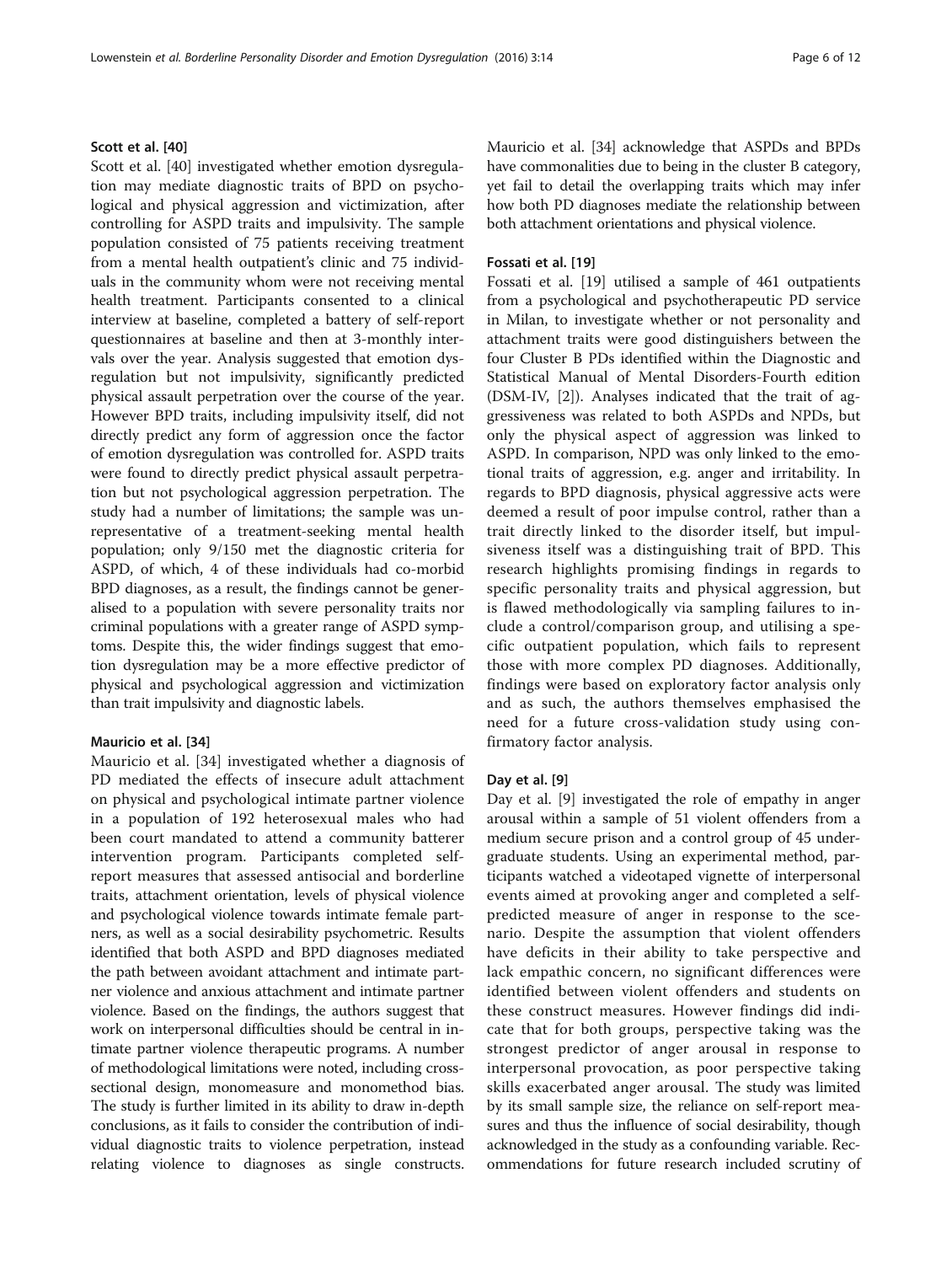the influence of additional factors such as cognitive distortions on empathy processes and responses.

#### Cunha & Gonçalves [[7\]](#page-10-0)

Cunha and Gonçalves [[7\]](#page-10-0) sought to identify distinct groups of intimate partner offenders by categorising according to psychopathology, violence severity and frequency. 187 batterers; 111 serving prison sentences and 76 serving community sentences, completed a battery of psychometric tests and a semi-structured clinical interview in order to aid hierarchical cluster analysis using Ward's method [[47](#page-11-0)]. The results of the cluster analysis supported Cunha and Goncalve's prediction of distinct groups of batterer's; non-pathological (40 % of this sample), antisocial/violent (27 % of this sample) and disturbed (33 % of this sample), and the concept of heterogeneity among males who commit intimate partner violence. Specifically, antisocial/violent group, as expected, exhibited higher scores on antisocial and psychopathic traits, such as lack of empathy and manipulation, and were significantly more violent in comparison to the other sub-groups. Disturbed batterer's were significantly more physically 'aggressive' and appeared to experience higher levels of psychological distress, in particular on two psychopathology dimensions; depression and paranoid ideation. Cunha and Goncalves linked this sub-group of batterer's to the "impulsive type" or "borderline type" as reported in previous literature. The study was limited by failure to include a comparison group (e.g. a non-violent population) and the use of typological analysis, which uses only a limited set of measures to classify individuals into groups.

#### James & Seager [\[27](#page-10-0)]

James and Seager [\[27](#page-10-0)] investigated whether impulsivity and schemas of a hostile world were good predictors of persistent violence, as measured by assault, in 40 male Canadian prisoners. Using a dichotic shadowing task and social vignettes to assess hypervigilance for hostile words and attributions, it was identified that hostility significantly correlated with a history of persistent violence. Interestingly, impulsivity did not correlate with the two schema measures, but did with a history of persistent violence. The criticisms of the study relate to the small sample size, which may have underpowered the main findings and the poor correlation between the two measures of hostile schemas, suggesting weak construct validity.

## Warren et al. [[48](#page-11-0)]

Warren et al. [[48\]](#page-11-0) sought to further investigate the relationship between Axis II disorders and community and institutional violence among a prison cohort of 261

female inmates. Warren et al. [[48\]](#page-11-0) identified from a population of 802 inmates, 200 nonpsychotic women who met the criteria for one of the four Cluster B PDs and 50 nonpsychotic women who did not meet the criteria for a Cluster B PD. In addition to this, prison files and a psychometric were used to identify violent behaviours. A diagnosis of any Cluster B PD significantly predicted self-reported institutional violence, and the presence of NPD diagnosis significantly predicted current prison time for any violent crime, including and excluding homicide. Both BPD and ASPD diagnoses were predictive of self-reported institutional violence. Warren and South [\[49](#page-11-0)], cited previously in this review, later proceeded to investigate the functional link between Cluster B personality symptoms and violence.

## **Discussion**

The review highlights the complexity of the relationship between violence and a PD diagnosis, as well as the limitations of the current literature with regards to the functional link. Current research does infer a relationship, albeit it weak and gender biased. Research also shows that the aetiology of violent behaviour attributed to PD is low in comparison to other well-known risk factors such as substance abuse and lifetime severe mental illness [\[45](#page-11-0)] Table [2](#page-7-0). Summarises the key findings related to the specific PD diagnostic traits.

Most of the studies reviewed, failed to empirically research the individual Cluster B personality traits, and instead chose to consider diagnosis as a sole entity. As there can be many combinations of traits in order to meet the clinical cut-off for a diagnosis of each of the Cluster B PDs, there is a need to look in-depth at those traits that distinguish individuals with a who engage in violent behaviours from those who do not.

This literature search highlighted the lack of empirical studies investigating the link between pathological NPD traits and violent behaviour, despite it being anecdotally linked to violence risk management for some time. Warren and South [[49](#page-11-0)] highlighted the significance of considering narcissistic traits in violence risk assessment, when there is a tendency for professionals to link violence solely with ASPD.

Key findings from the literature in relation to NPD traits indicate that delusions of a grandiose nature, when associated with elation or anger can present a direct pathway to serious violence [\[44](#page-11-0)]. This lends consideration to precipitating factors that can influence elation or anger, such as substance misuse for example, which is known to be associated with PD, violence, and aggression [\[37](#page-11-0)]. Emotion dysregulation could also precipitate elation or anger, which may account for violence perpetration in the context of an inflated sense of entitlement being or feeling violated, as identified by Fisher and Hall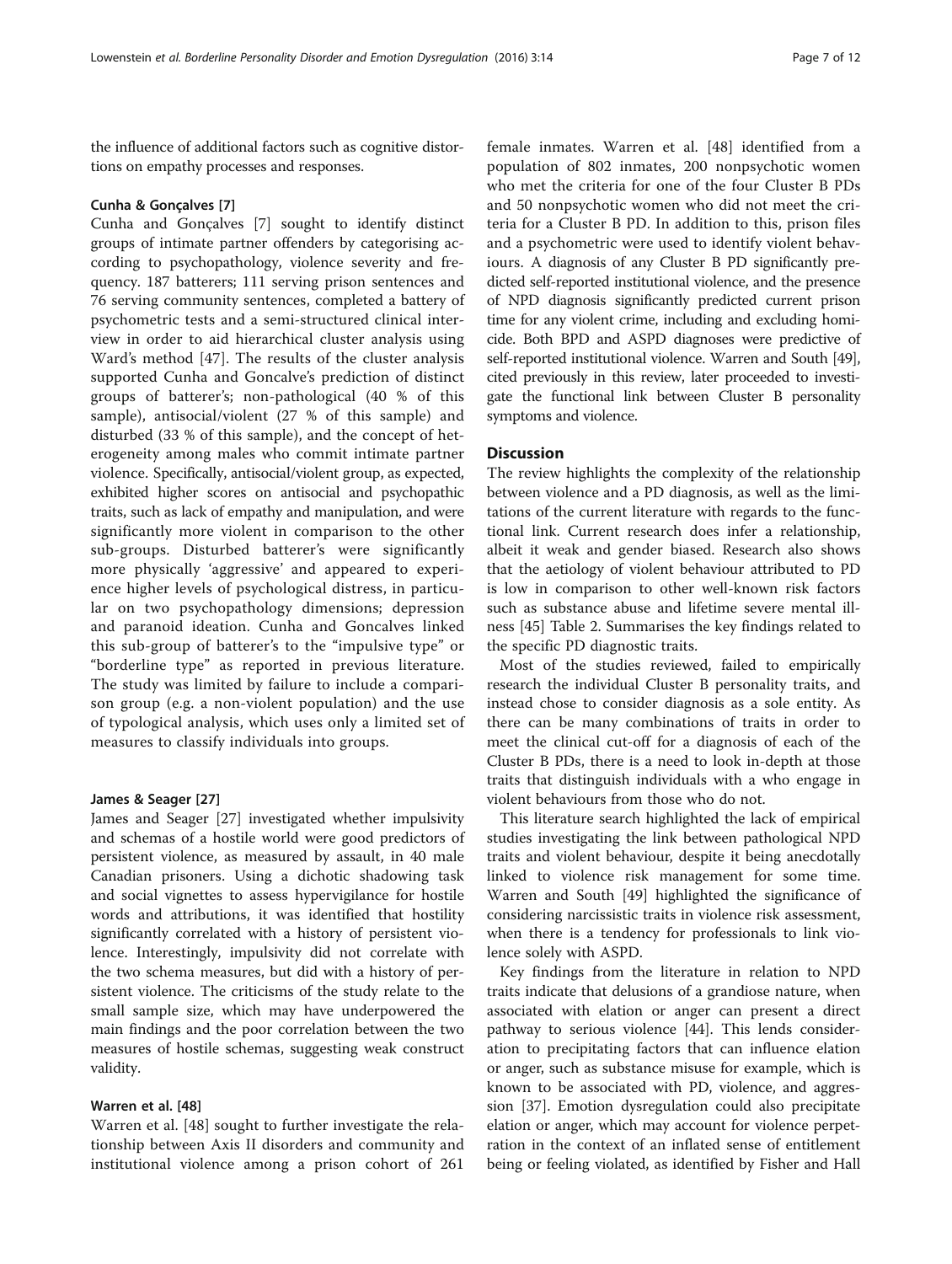<span id="page-7-0"></span>

|  |  | Table 2 Summary of evidence |  |  |
|--|--|-----------------------------|--|--|
|--|--|-----------------------------|--|--|

|                                       | Link with violence                                                                                                                                                                                                                                                                                                                        |  |  |
|---------------------------------------|-------------------------------------------------------------------------------------------------------------------------------------------------------------------------------------------------------------------------------------------------------------------------------------------------------------------------------------------|--|--|
| Antisocial                            |                                                                                                                                                                                                                                                                                                                                           |  |  |
| Social norms                          | No specific reference within literature.                                                                                                                                                                                                                                                                                                  |  |  |
| Deceitfulness                         | No specific reference within literature.                                                                                                                                                                                                                                                                                                  |  |  |
| Impulsivity                           | Related to more violent assaults [41].<br>Did not directly predict aggression once emotional<br>dysregulation was controlled for [40].<br>Impulsivity related to history of persistent violence [27]                                                                                                                                      |  |  |
| Aggressiveness                        | Disturbed batterers more physically aggressive [7].<br>Aggressiveness related to ASPD and NPD diagnoses.<br>In BPD aggressiveness linked to poor impulse control. [19].                                                                                                                                                                   |  |  |
| Reckless                              | Related to more violent assaults [41].                                                                                                                                                                                                                                                                                                    |  |  |
| <i><u><b>Irresponsibility</b></u></i> | No specific reference within literature.                                                                                                                                                                                                                                                                                                  |  |  |
| Lack remorse                          | No specific reference within literature.                                                                                                                                                                                                                                                                                                  |  |  |
| Borderline                            |                                                                                                                                                                                                                                                                                                                                           |  |  |
| Avoid<br>abandonment                  | Avoidant attachment predicted severity of physical<br>partner violence mediated by interpersonal difficulties [31].<br>Female offenders have greater number of traumatic<br>experiences and less secure attachment styles [22].<br>ASPD and BPD diagnoses mediated path between<br>by avoidant attachment intimate partner violence [34]. |  |  |
| Unstable<br>relationships             | See 'Avoid Abandonment'.                                                                                                                                                                                                                                                                                                                  |  |  |
| Identity<br>disturbance               | No specific reference within literature.                                                                                                                                                                                                                                                                                                  |  |  |
| Impulsivity                           | See 'Impulsivity' under Antisocial diagnosis.                                                                                                                                                                                                                                                                                             |  |  |
| Suicidal<br>behavior                  | No specific reference within literature.                                                                                                                                                                                                                                                                                                  |  |  |
| Affective<br>instability              | Emotional Dysregulation predicted physical<br>assault [40].                                                                                                                                                                                                                                                                               |  |  |
| Emptiness                             | No specific reference within literature.                                                                                                                                                                                                                                                                                                  |  |  |
| Anger                                 | Impulsivity predicted physical aggression and<br>trait anger. Trait anger mediates relationship<br>between impulsivity and physical aggression. [42].                                                                                                                                                                                     |  |  |
| Paranoid<br>ideation                  | Disturbed batterers higher levels of paranoid ideation [7].                                                                                                                                                                                                                                                                               |  |  |
| Narcissistic                          |                                                                                                                                                                                                                                                                                                                                           |  |  |
| Grandiose                             | Link between experience grandiose delusions and<br>serious violence. Stronger link to violence when<br>associated with elation or anger [49].                                                                                                                                                                                             |  |  |
| Fantasies<br>of success               | No specific reference within literature.                                                                                                                                                                                                                                                                                                  |  |  |
| Is "special"                          | See 'Grandiose'.                                                                                                                                                                                                                                                                                                                          |  |  |
| Excessive<br>admiration               | No specific reference within literature.                                                                                                                                                                                                                                                                                                  |  |  |
| Sense of<br>entitlement               | Evidence of inflated sense of entitlement linked to violent<br>offenders. When violated more likely to be violent [18]                                                                                                                                                                                                                    |  |  |
| Exploitative                          | No specific reference within literature.                                                                                                                                                                                                                                                                                                  |  |  |
| Lacks empathy                         | Violent offenders have reduced ability to recognise<br>facial emotions [41].<br>Poor perspective taking exacerbated anger arousal [9].<br>Violent offender have poorer empathy [7].                                                                                                                                                       |  |  |
| Envious                               | No specific reference within literature.                                                                                                                                                                                                                                                                                                  |  |  |
| Arrogant                              | No specific reference within literature.                                                                                                                                                                                                                                                                                                  |  |  |

[[18\]](#page-10-0). From a Schema-focussed perspective, a violated sense of entitlement could result in behavioural externalisation of aggression as a means to overcompensate for such feelings of entitlement [[28](#page-10-0)]. Further insight could be taken from the tenuous relationship identified between impaired accuracy in perspective taking and traits impulsivity and recklessness [\[41](#page-11-0)]. Impaired perspective taking was also identified to exacerbate anger arousal [[9\]](#page-10-0), which may thus enhance risk of impulsive and/or reckless violence.

Trait "aggressiveness" was identified to relate to NPD, however this was distinguished to refer solely to the emotional trait of aggressiveness, being anger and irritability, as opposed to physical acts of aggression [\[19](#page-10-0)]. Despite this, NPD comorbid with other PDs, significantly enhances the risk of serious physical violence, particularly murder [\[49\]](#page-11-0), which supports the inference that trait impulsivity, associated with ASPD and BPD, may present a significant elevating risk factor towards the perpetration of physical violence or aggression in the context of NPD traits. The trait of impulsivity has theoretical linkage to personality structure as well as aggressive or violent behaviour [[29\]](#page-10-0). In fact, Elonheimo et al. [\[15\]](#page-10-0) discussed how they felt "violence may be attributed more to impulsiveness than actual mental disorder; it may arise out of situational factors, provocation, and an emotional surge".

Research into violence associated with BPD was found to centre on domestic violence perpetration. In formulating violence associated with BPD traits, Goldenson et al. [[22](#page-10-0)], identified that personal histories of trauma, commonly associated with dimensions of PDs [\[23\]](#page-10-0), relate to less secure attachment styles, indicative of trait "avoid abandonment". Of which, both avoidant and anxious attachment in the context of BPD or ASPD diagnoses relate to intimate partner violence [\[34\]](#page-10-0) and avoidant attachment was predictive of the severity of intimate partner violence [[31](#page-10-0)]. Emotion dysregulation was identified to be a superior predictor of assault perpetration, physical and psychological aggression, than trait impulsivity [[40\]](#page-11-0), indicating that trait "affective instability" is an important contributory factor to interpersonal difficulties and resultant violence or aggression. The influence of affective instability on violence is further supported by Shorey et al. [\[42](#page-11-0)], as despite impulsivity being a predictor of aggression and trait anger, the finding that affective trait anger mediates the relationship between impulsivity and physical aggression, along with the finding that higher levels of psychological distress, psychopathologised as depression and paranoid ideation, related to more physically aggressive behaviour [[7](#page-10-0)] suggest the affective accountability and relevance to violence perpetration. Nevertheless, trait impulsivity, though likely precipitated by affective instability, remains to present a risk factor as it has been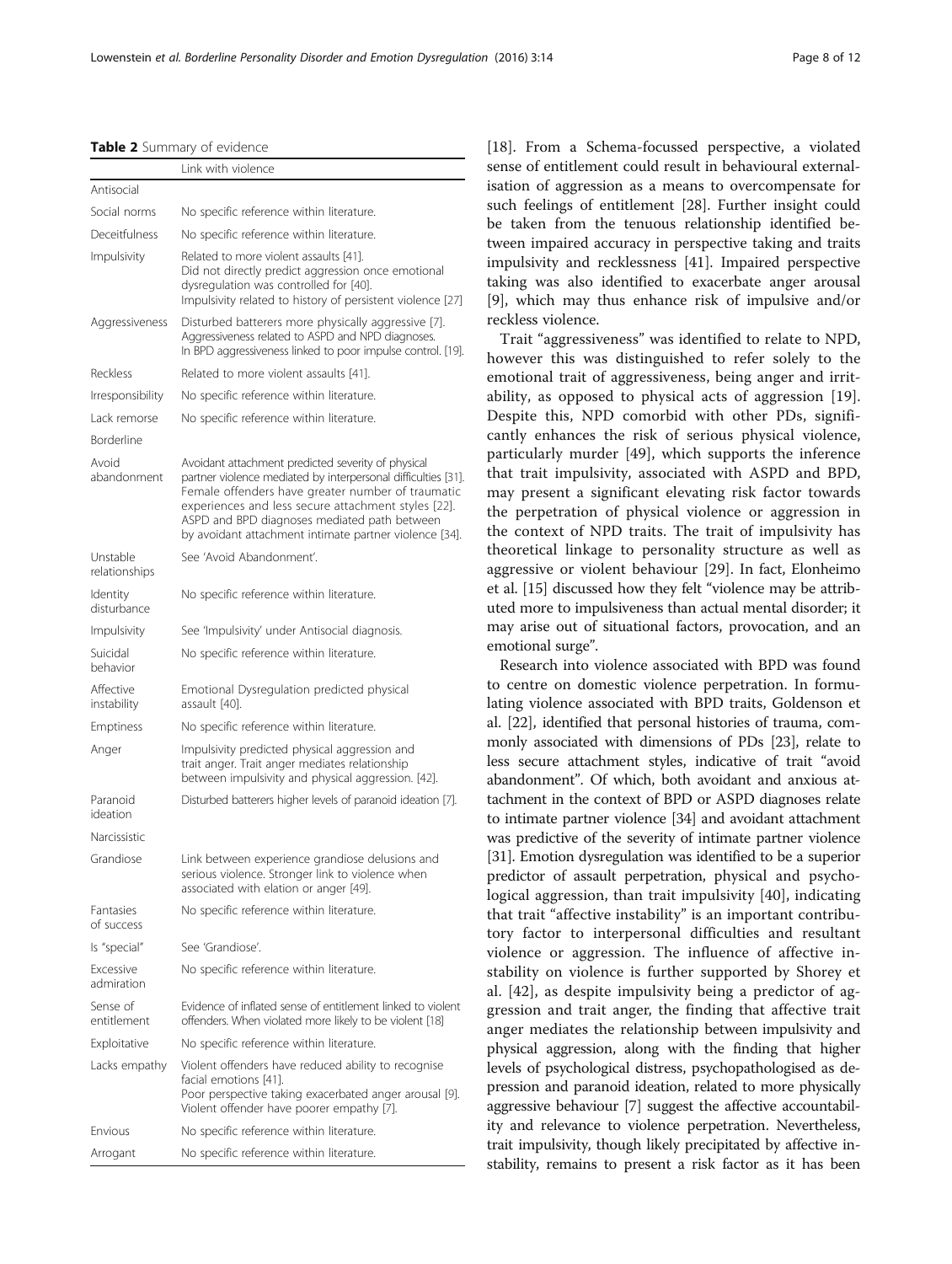deemed to account for acts of physical aggression in the context of BPD by Fossati et al. [\[19\]](#page-10-0).

ASPD symptoms were reported to directly predict greater physical assault perpetration and victimization and were not associated with difficulties regulating emotions [[40\]](#page-11-0). Hostile attributions and trait impulsivity have been shown to correlate with a history of persistent violence in the context of ASPD [[27\]](#page-10-0) and Crick and Dodge [\[6](#page-10-0)] have proposed a model that emphasizes that violence occurs as a result of a chain of events propelled initially by making hostile attributions.

The literature identifies a clear overlap between traits and/or symptoms across PD diagnoses and offers some insight into the relevance of trait presence, comorbidity and interaction in the formulation and prediction risk of violence. It is therefore important to be mindful of a number of difficulties when it comes to the relationship between risk of violence and offenders with PDs, in order not to attribute unrealistic weighting to PDs in risk management. Firstly, it is likely that violence is overestimated as a risk in PDs as a whole, due to confounding variables such as sociodemographic factors and co-morbidity with other Axis II disorders, Axis I disorders and substance abuse [\[1\]](#page-10-0). In fact, Tyrer et al. [[43](#page-11-0)] refers to the "morass of comorbidity" as holding the key to the causal relationship between PD and violence.

It is perhaps in scrutinising this concept of comorbidity, that insight can be elicited in regard to the complex interactions between specified traits that may point towards a more idiographic approach to risk management. Though the research is not presently at a point to be comprehensive, certain patterns are emerging in relation to the presence and dynamic interaction of diagnostic traits which point towards a preliminary model that may be more relevant to clinicians in assessing and managing violence with individual PD diagnoses. The presence of such diagnostic traits for individuals does not always nor consistently result in violent behaviour, which further complicates their accountability for risk attribution in assessment. It is proposed then, that in formulating risk, the presence of such traits may serve as predisposing factors which, when precipitated by their idiosyncratic interaction, emotional arousal or dysregulation, interpersonal difficulties and or impulsivity, which were common features in the literature, risk of presenting violence may be predicted.

As a preliminary attempt to illustrate this, Fig. [2](#page-9-0), places violence, as previously defined via the HCR-20, at the centre of the model as the presenting problem. The next layer depicts the three main contributory factors that the literature indicates may precipitate violence (emotion dysregulation/arousal, interpersonal difficulties and impulsivity); all of which are proposed to influence

one another non-directionally with an aggregate effect. The degree to which these factors interact (and thus result in violence) however, depends on the precipitating traits that are present, or that have been triggered, and their interaction with one another. It is therefore the interplay of the predisposing traits which influence the degree to which precipitating factors aggregate to present in violent behaviour.

In explaining the inconsistency in presenting violent behaviour, the presence of predisposing PD traits may exist and interact with precipitating factors in a dysfunctional yet non-violent manner, but may escalate in risk on interacting or being augmented by further traits. For example, an individual with the predisposing trait "unstable relationships" may experience chronic interpersonal difficulties that may have the potential to precipitate violence, without violence occurring. It may only be when the predisposing trait "avoid abandonment" is triggered in addition to "unstable relationships" that interpersonal difficulties, emotional dysregulation and/or impulsivity may escalate and aggregate to result in violence perpetration. This may account for domestic violence that was deemed to be of the "impulsive type" or "borderline" type described by Cunha and Gonçalves [[7](#page-10-0)]. An alternative example to illustrate this could be of an individual with the predisposing trait "sense of entitlement". It is only when this is triggered by a sense of feeling violated that violence may occur as concluded by Fisher and Hall [[18\]](#page-10-0).

This model emphasises that individuals may present with any of the predisposing traits and not exhibit violence. It is instead the interplay of the predisposing traits with the precipitating factors that amount to an increase in risk of violence. As such, formulations of violence in the context of PD diagnoses should be very context specific, considering how each trait may or may not independently and collectively result in violence. This supports and highlights the importance of idiosyncratic formulation in structured professional judgement risk assessments, as used in the HCR-20; which considers previous violence, the specific individual factors present and their interplay, as opposed to a standardised checklist approach, more fitting with an actuarial risk approach.

Idiosyncratic risk factors are vulnerable to changes in circumstance which can subsequently impact on an increase and decrease in risk. With the first example mentioned earlier, the loss of a loved one or a breakdown in relationship may increase risk of violence via triggering "avoid abandonment" and subsequent emotional arousal, whereas stable relationships may be protective against such vulnerability and minimise the risk of violence. Increased support in the areas of idiosyncratic risk factors can therefore impact on managing levels of risk and enhancing dynamic risk management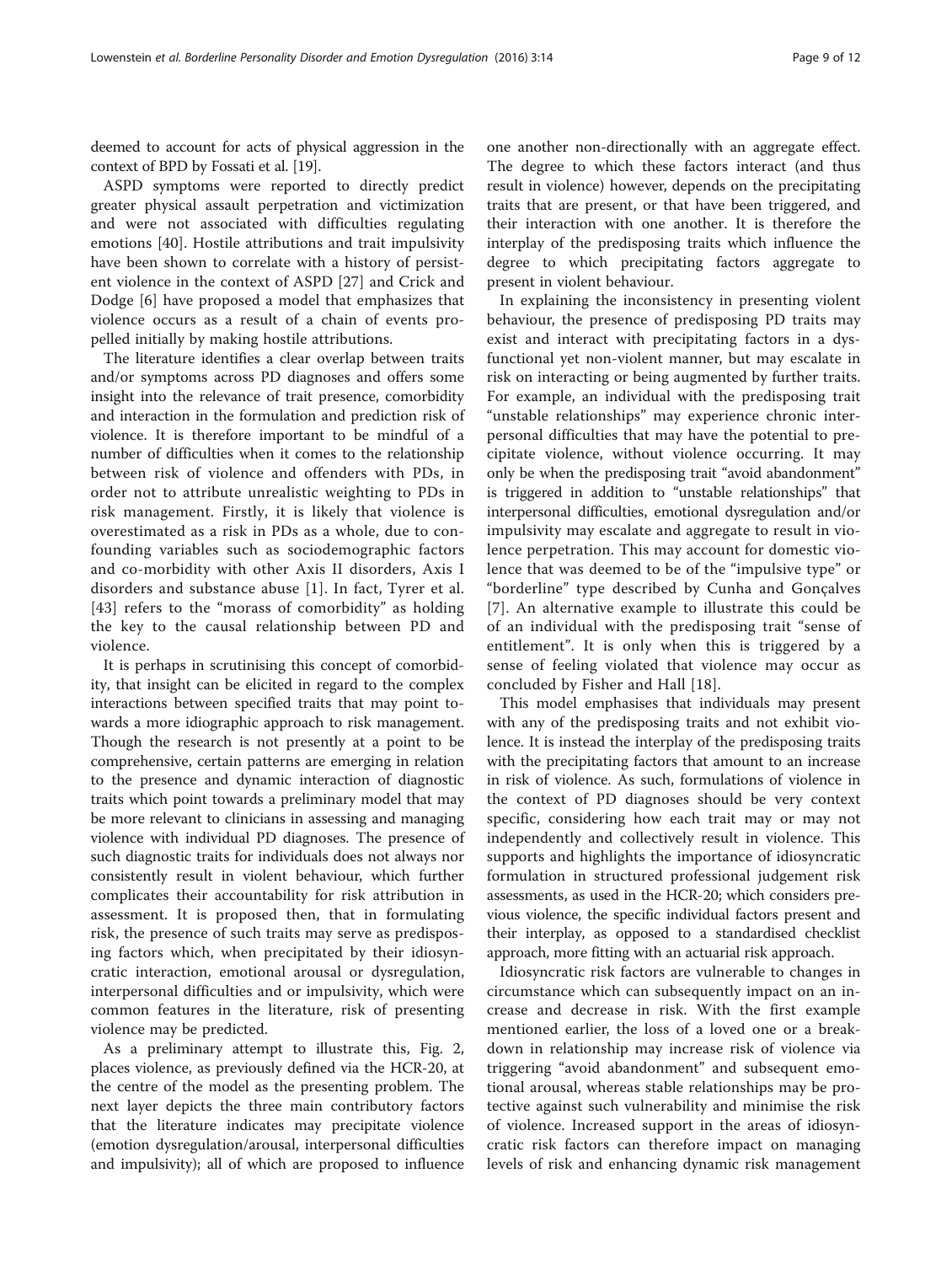<span id="page-9-0"></span>

under changes in circumstance. Transparent, collaborative assessment and formulation of idiosyncratic risk factors can raise service user insight and awareness, enhance trust and working alliance [\[25](#page-10-0)], support their ongoing self-management and consequentially minimise risk of violence towards others.

#### Recommendations

The evidence base surrounding Cluster B PDs and risk is presently limited. Evidence is also sparse regarding specific Cluster B NPD traits, which could be further researched. This review proposes a theoretical model for formulating risk of violence, which may be enhanced via future replication of the present methodology in reviewing Cluster B diagnostic traits and risk in the context of sexual violence. The review highlights the importance of idiosyncratic risk factors associated with PD diagnostic traits, which could provide a theoretical basis for further development of PD specific violence risk assessment.

It should be noted that a large majority of the studies included in this review involve individuals who have already been involved in violence. This makes it difficult to discount the impact of financial, social and cultural factors that may impact on the likelihood of violence and reflects the relative dearth of literature currently available linking specific PD symptoms and violence. Further research within different social/subcultural settings not related to violence would be recommended.

## Conclusions

The present review highlights considerable inconsistencies in assessing the influence of Cluster B PD diagnoses on risk of violence. Comorbidity in diagnoses presents an additional complexity in risk assessment, as evidence suggests that comorbidity is deemed to enhance risk of violence, yet fails to determine a theoretical basis for this.

In the future, in order to assess the level of risk of violence posed by an offender with personality difficulties, it is imperative to look at personality traits or maladaptive behaviours, in line with changes in DSM-IV, rather than the categorical nature of the disorder. This is due to the fact that personality traits have proven to be stronger predictors of violence than PDs. For example, increased 'symptoms' of DSM-IV Cluster A or Cluster B disorders correlate significantly with violence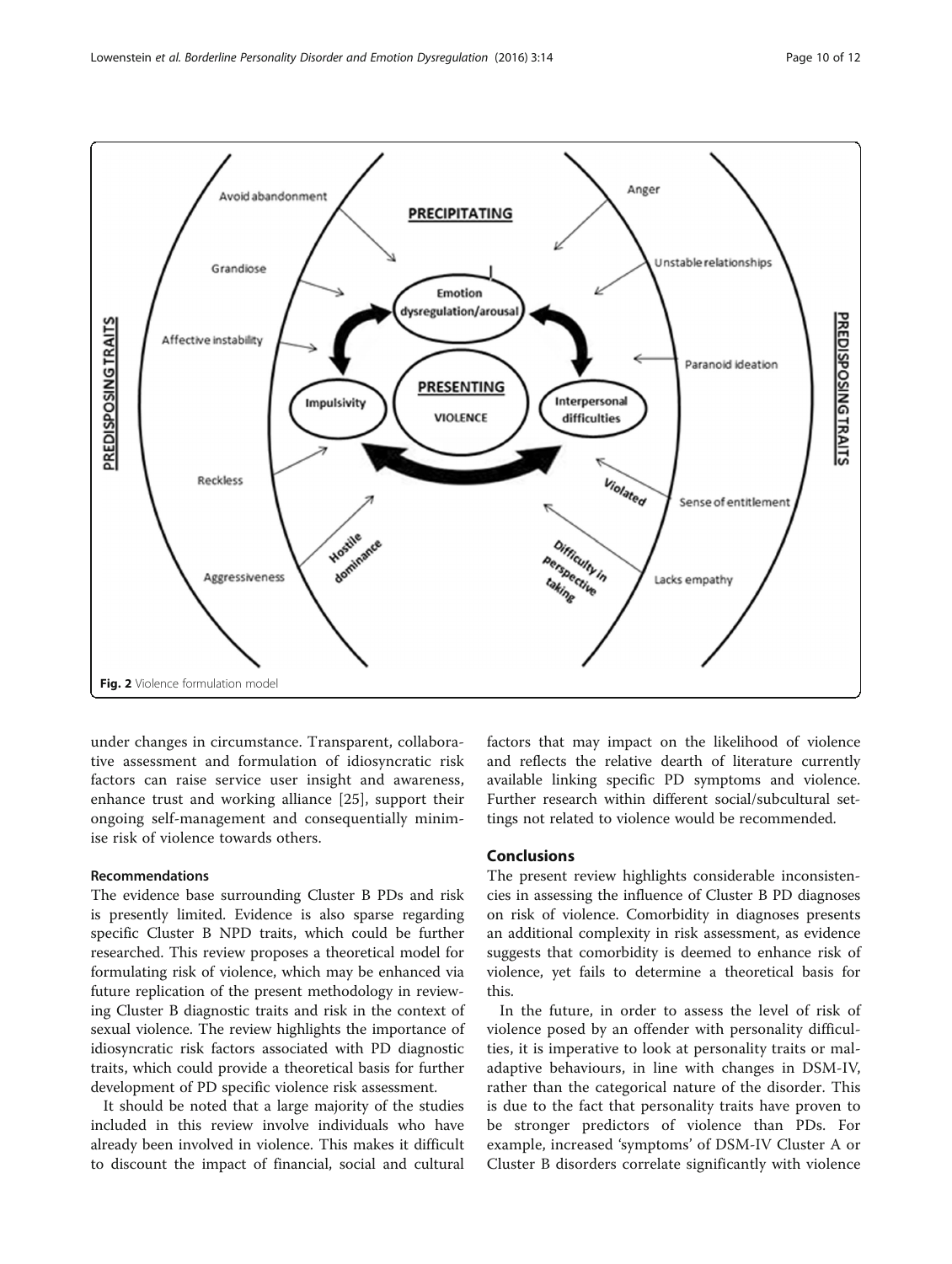<span id="page-10-0"></span>[17]. The review presents a model for formulating idiosyncratic risk of violence via consideration of the presence of diagnostic traits and the risk vulnerabilities posed by their interaction.

#### Abbreviations

ASPD: Antisocial personality disorder; BPD: Borderline personality disorder; DSM-IV: Diagnostic and statistical manual of mental disorders-fourth edition; NPD: Narcissistic personality disorder; PD: Personality disorder; SOEQ: Sense of entitlement questionnaire'

### Acknowledgements

Not applicable.

#### Funding

Not applicable.

#### Availability of data and materials

Not applicable.

## Authors' contributions

KR and CP completed the sampling and analysis of the data supervised by JL. Drafts were circulated a number of times between the three authors and all read and approved the final manuscript. Major revisions completed by JL. All authors read and approved the final manuscript.

#### Competing interests

The authors declare that they have no competing interests.

#### Consent for publication

Not applicable.

# Ethics approval and consent to participate

Not applicable.

Received: 29 January 2016 Accepted: 27 September 2016 Published online: 13 October 2016

#### References

- 1. Alwin N, Blackburn R, Davidson K, Hilton M, Logan C, Shine J. Understanding personality disorder: A report by the British Psychological Society. Leicester: The British Psychological Society; 2006.
- 2. American Psychiatric Association. Diagnostic and statistical manual of mental disorders (4th ed., text rev.). Washington, DC: American Psychiatric Association; 2000. Author.
- 3. Baumeister RF, Bushman BJ, Campbell WK. Self-Esteem, Narcissism, and Aggression Does Violence Result From Low Self-Esteem or From Threatened Egotism? Curr Dir Psychol Sci. 2000;9(1):26–9.
- 4. Coid J, Yang M, Roberts A, Ullrich S, Moran P, Bebbington P, Singleton N. Violence and psychiatric morbidity in a national household population-A report from the British Household Survey. Am J Epidemiol. 2006;164:1199–1208
- 5. Coid J, Yang M, Tyrer P, Roberts A, Ullrich S. Prevalence and correlates of personality disorder in Great Britain. Br J Psychiatry. 2006;188:423–31.
- 6. Crick NR, Dodge KA. A review and reformulation of social informationprocessing mechanisms in children's social adjustment. Psychol Bull. 1994; 115:74–101.
- 7. Cunha O, Gonçalves RA. Intimate partner violence offenders: generating a data-based typology of batterers and implications for treatment. Eur J Psychol Appl Legal Context. 2013;5(2):131–9.
- 8. Davison S, Janca A. Personality disorder and criminal behaviour: what is the nature of the relationship? Curr Opin Psychiatry. 2012;25(1):39–45.
- 9. Day A, Mohr P, Howells K, Gerace A, Lim L. The role of empathy in anger arousal in violent offenders and university students. Int J Offender Ther Comp Criminol. 2012;56(4):599–613.
- 10. De Clerq B, DeFruyt F. Personality disorders symptom in adolescence: a fivefactor model perspective. J Personal Disord. 2003;17:269–92.
- 11. de Barros DM, de Pádua Serafim A. Association between personality disorder and violent behavior pattern. Forensic Sci Int. 2008;179(1):19–22.
- 12. Douglas KS, Hart SD, Webster CD, Belfrage H. HCR-20 V3: Assessing risk of violence–User guide. Burnaby, Canada: Mental Health, Law, and Policy Institute, Simon Fraser University; 2013.
- 13. Doumas DM, Pearson CL, Elgin JE, McKinley LL. Adult Attachment as a Risk Factor for Intimate Partner Violence: The "Mispairing" of Partners' Attachment Styles. Journal of Interpersonal Violence: SAGE Publications, Inc.; 2008.
- 14. Duggan C, Howard R. Chapter 2: The 'Functional Link' between personality disorder and violence. In: McMurran M, Howard R, editors. Personality, personality disorder and violence: An evidence based approach. West Sussex: John Wiley and Sons Ltd; 2009. p. 19–38.
- 15. Elonheimo H, Niemela S, Parkkola K, Multimaki P, Helenius H, Nuutila AM. Police-registered offenses and psychiatric disorders among young males: The Finnish "From a boy to a man" birth cohort study. Social Psychiatry Psychiatric Epid. 2007;42:477–84.
- 16. Emmelkamp PMG, Kamphuis JH. Personality Disorders. Hove: Psychology Press; 2007.
- 17. Esbec E, Echeburúa E. Violence and personality disorders: clinical and forensic implications. Actas Esp Psiquiatr. 2010;38(5):249–61.
- 18. Fisher S, Hall G. "If you show a bit of violence they learn real quick": Measuring entitlement in violent offenders. Psychiatry Psychol Law. 2011; 18(4):588–98.
- 19. Fossati A, Barratt ES, Borroni S, Villa D, Grazioli F, Maffei C. Impulsivity, aggressiveness, and personality disorders. Psychiatry Res. 2007;149(1):157–67.
- 20. Freeman D, Garety PA. Connecting neurosis and psychosis: the direct influence of emotion on delusions and hallucinations. Behav Res Ther. 2003; 41(8):923–47.
- 21. Gilbert F, Daffern M. Illuminating the relationship between personality disorder and violence: Contributions of the General Aggression Model. Psychology of Violence. 2011;1(3):230–244.
- 22. Goldenson J, Geffner R, Foster SL, Clipson CR. Female domestic violence offenders: Their attachment security, trauma symptoms, and personality organization. Violence Vict. 2007;22(5):532–45.
- 23. Hengartner MP, Müller M, Rodgers S, Rössler W, Ajdacic-Gross V. Can protective factors moderate the detrimental effects of child maltreatment on personality functioning?. J Psychiatric Research. 2013;47(9):1180–1186.
- 24. Hiscoke UL, Långström N, Ottosson H, Grann M. Self-reported personality traits and disorders (DSM-IV) and risk of criminal recidivism: a prospective study. J Personal Disord. 2003;17(4):293–305.
- 25. Horstead A, Cree A. Achieving transparency in forensic risk assessment: a multimodal approach. Adv Psychiatr Treat. 2013;19(5):351–7.
- 26. Howard RC, Huband N, Duggan C, Mannion A. Exploring the link between personality disorder and criminality in a community sample. J Pers Disord. 2008;22:589–603.
- 27. James M, Seager JA. Impulsivity and Schemas for a Hostile World Postdictors of Violent Behaviour. Int J Offender Ther Comp Criminol. 2006; 50(1):47–56.
- 28. Keulen de Vos MEK, Bernstein DP, Vanstipelen S, de Vogel V, Lucker TPC, Slaats, Arntz A. Schema modes in criminal and violent behaviour of forensic cluster B PD patients: A retrospective and prospective study. Legal Criminol Psychol. 2014. doi: [10.1111/lcrp.12047](http://dx.doi.org/10.1111/lcrp.12047)
- 29. Komarovskaya I, Loper AB, Warren J. The role of impulsivity in antisocial and violent behavior and Personality Disorders among incarcerated women. Crim Justice Behav. 2007;34:1499–515.
- 30. Krug E, Dahlberg LL, Mercy JA, Zwi AB, Lozano R. World Report on Violence and Health. Geneva, Switzerland: World Health Organization; 2002.
- 31. Lawson DM, Brossart DF. Interpersonal Problems and Personality Features as Mediators Between Attachment and Intimate Partner Violence. Violence Vict. 2013;28(3):414–82.
- 32. Logan C. Chapter 5: Narcissism. In: McMurran M, Howard R, editors. Personality, personality disorder and violence: An evidence based approach. West Sussex: John Wiley and Sons Ltd.; 2009. p. 85–112.
- 33. Logan C, Johnstone L. Personality disorder and violence: making the link through risk formulation. J Personal Disord. 2010;24(5):610–33.
- 34. Mauricio AM, Jenn-Yun T, Lopez FG. Borderline and Antisocial Personality Scores as Mediators Between Attachment and Intimate Partner Violence. Violence & Victims. 2007;22(2):139–57.
- 35. McMurran M, Howard R, editors. Personality, personality disorder and violence: An evidence based approach, vol. 44. West Sussex: John Wiley and Sons Ltd.; 2009.
- 36. Nestor PG. Mental Disorder and Violence: Personality Dimensions and Clinical Features. Am J Psychiatr. 2002;159(12):1973–8.